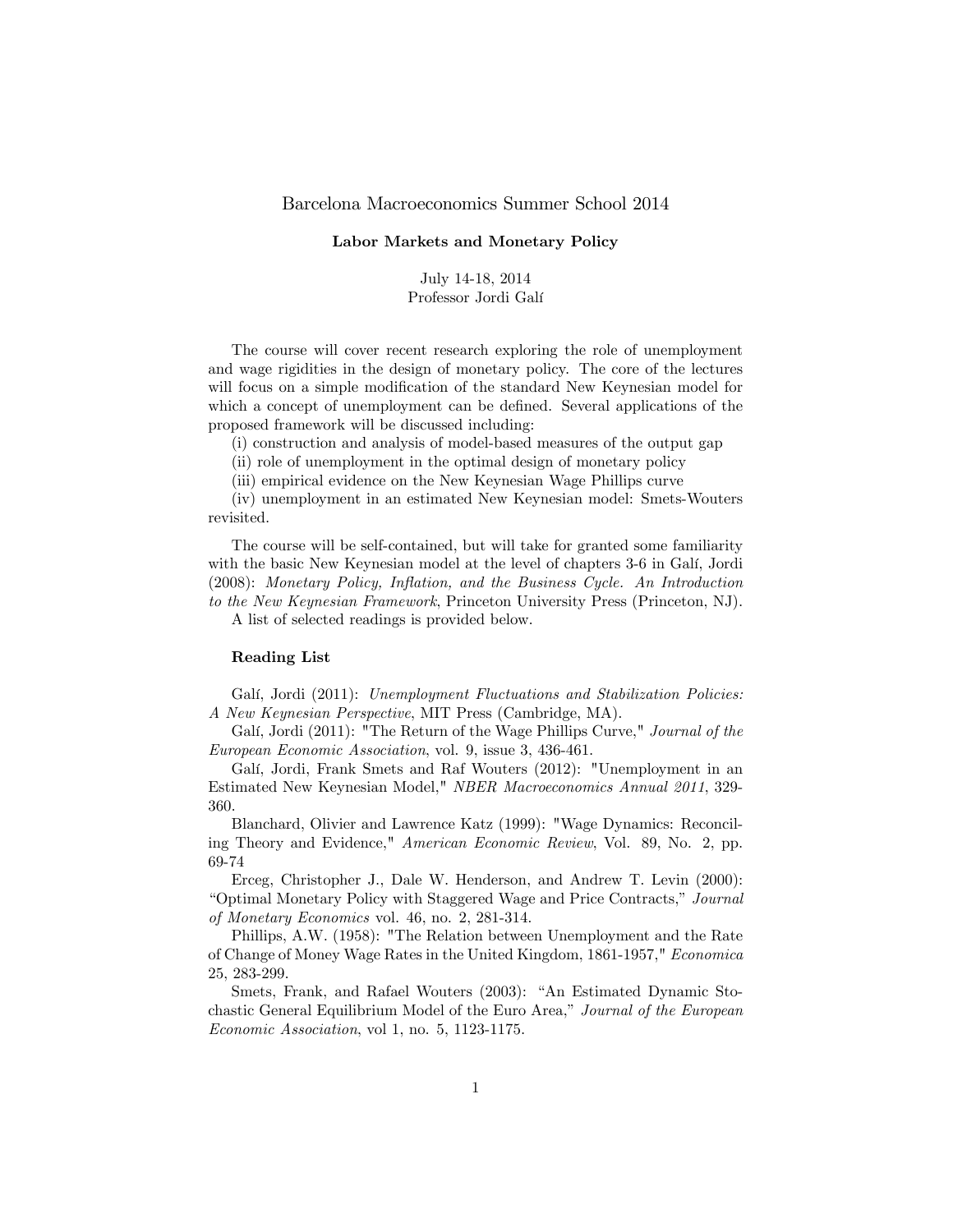Smets, Frank, and Rafael Wouters (2007): "Shocks and Frictions in US Business Cycles: A Bayesian DSGE Approach," American Economic Review, vol 97, no. 3, 586-606.

Galí, Jordi (2013): "Notes for a New Guide to Keynes (I): Wages, Aggregate Demand and Employment," Journal of the European Economic Association, 11(5), 973-1003.

Galí, Jordi and Tommaso Monacelli (2013): "Understanding the Gains from Wage Flexibility: The Exchange Rate Connection," mimeo.

Battarai, Saroj, Gauti Eggertsson, and Raphael Schoenle (2012): "Is Increased Price Flexibility Stabilizing? Redux," mimeo.

Campolmi, Alessia (2012): "Which Inflation to Target?: A Small Open Economy with Sticky Wages," Macroeconomic Dynamics, 1-30.

Farhi, Emmanuel, Gita Gopinath, and Oleg Itskhoki (2013): "Fiscal Devaluations," mimeo.

Friedman, Milton (1953): "The Case for Flexible Exchange Rates," in M. Friedman, Essays in Positive Economics, Chicago University Press (Chicago, IL)

Keynes, John Maynard (1936): The General Theory of Employment, Interest and Money, Macmillan, London. (Chapters 1-3)

Schmitt-Grohé, Stephanie and Martín Uribe (2012): "Pegs and Pain," mimeo.

Andrés, Javier, Rafael Domenech, and Javier Ferri (2006): "Price Rigidity and the Volatility of Vacancies and Unemployment," mimeo, Universidad de Valencia.

Blanchard, Olivier J. and Jordi Galí (2010): "Labor Markets and Monetary Policy: A New Keynesian Model with Unemployment," American Economic Journal: Macroeconomics 2 (2), 1-30.

Christiano, Lawrence J., Mathias Trabandt, and Karl Walentin (2010): "Involuntary Unemployment and the Business Cycle," NBER WP 15801.

Faia, Ester (2008): "Optimal Monetary Policy Rules in a Model with Labor Market Frictions," Journal of Economic Dynamics and Control 32(5), 1600- 1621.

Faia, Ester (2009): "Ramsey Monetary Policy with Labor Market Frictions," Journal of Monetary Economics 56(4), 570-581.

Galí, Jordi (2010): "Monetary Policy and Unemployment," in B. Friedman and M. Woodford eds. Handbook of Monetary Economics, North-Holland (see also NBER WP#15871)

Gertler, Mark, Luca Sala and Antonella Trigari (2008): "An Estimated Monetary DSGE Model with Labor Market Frictions," Journal of Money, Credit and Banking 40 (8), 1713-1764.

Krause, Michael, Thomas Lubik (2007): "The (Ir)relevance of Real Wage rigidities in the New Keynesian Model with Search Frictions," Journal of Monetary Economics, vol. 54, no.3, 706-727.